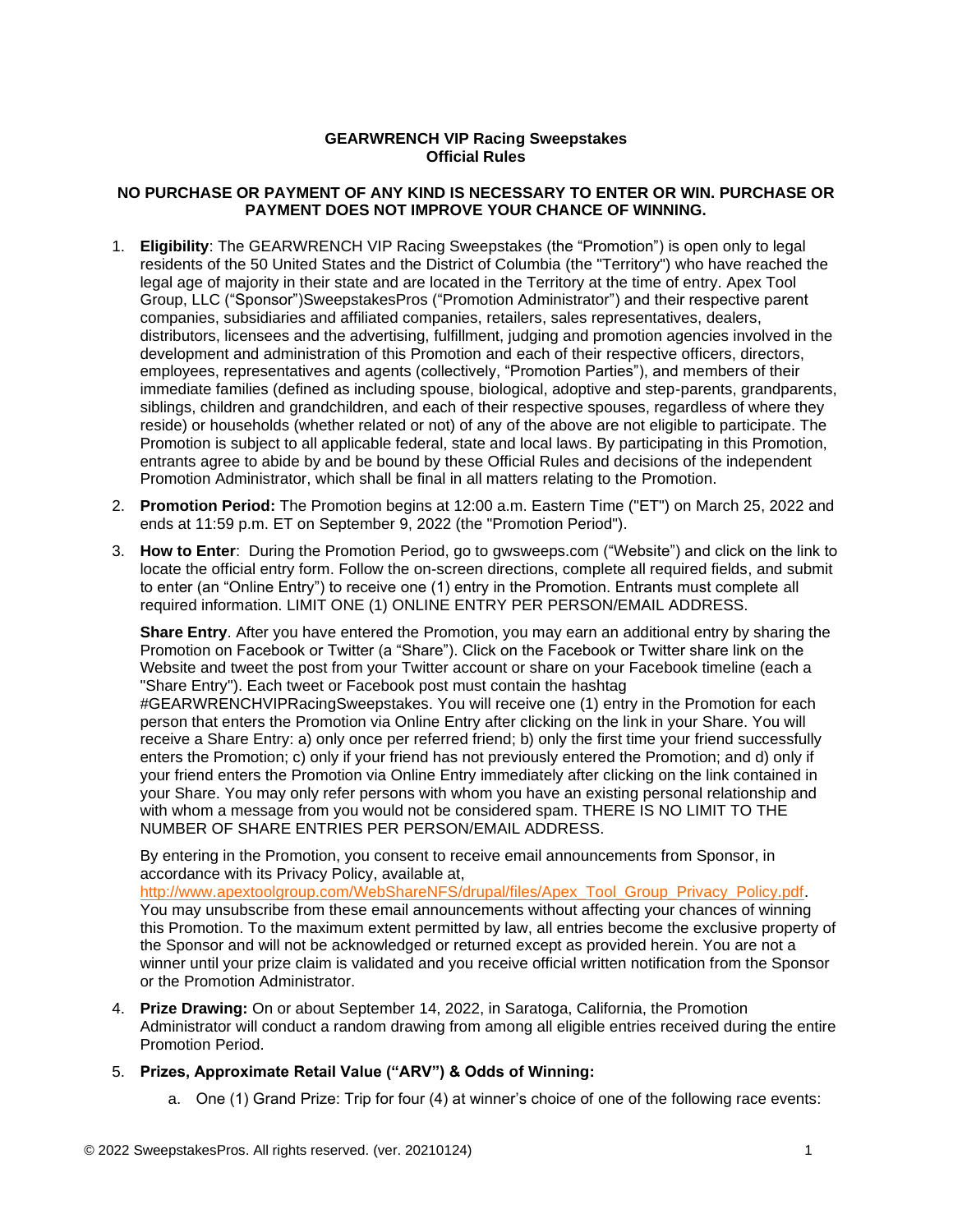1) **Drift** race event #8 at Irwindale Speedway in Irwindale, California on October 14–15, 2022

**OR**

2) **Stock Car** race event at Las Vegas Speedway in Las Vegas, Nevada on October 15–16, 2022

**OR**

3) **Drag** race event at Pomona Raceway in Pomona, California on November 12-13, 2022

Prize includes: hotel accommodations for up to three (3) nights, Round trip economy air transportation for four (4) from airport closest to winner's home to the Airport closest to race selected, shuttle transportation to/from scheduled events, \$1,000 travel voucher, VIP Experience (includes an exclusive garage access pass for four (4) people, hospitality access passes for four (4), GEARWRENCH apparel package plus an official GEARWRENCH Racing hat, lanyard, backpack, a private dinner for four (4) with the GEARWRENCH driver(s), a behind the scenes tour of the race team set-up, VIP seating to watch the racing action and photos with the team/driver plus driver-autographed memorabilia, plus \$2,500 in GEARWRENCH tools and accessories. Total ARV of Grand Prize is \$27,500.

- b. Two (2) First Prizes: \$1,500 worth of GEARWRENCH tools and accessories selected by Sponsor (ARV \$1,500)
- c. Three (3) Second Prizes: \$500 worth of GEARWRENCH tools and accessories selected by Sponsor (ARV \$500)

Total ARV of all Prizes is \$32,000. Prizes must be accepted as awarded. All characteristics and features of the prizes except as otherwise explicitly stated above are at the Sponsor's sole and absolute discretion. No substitution, cash redemption, sale or transfer of prizes is permitted except at Sponsor's sole discretion or as provided herein. If a prize, or any portion thereof, cannot be awarded for any reason, Sponsor reserves the right to substitute such prize (or portion thereof) with an equivalent prize of equal or greater value. All federal, state and local taxes, and all other costs associated with acceptance or use of the prizes, are the sole responsibility of the applicable winners. Arrangements for delivery of the prizes will be made after winner validation. LIMIT ONE (1) PRIZE PER PERSON/EMAIL ADDRESS/HOUSEHOLD. Odds of winning a prize depend on the number of eligible entries received. Prizes will be awarded only to addresses within the Territory provided they are claimed properly in accordance with these Official Rules. At the Sponsor's discretion, prizes that are not claimed properly in accordance with these Official Rules may not be awarded.

**Grand Prize winner must be able to travel on dates as designated by Sponsor or prize will be forfeited in its entirety and an alternate winner may be randomly selected**. Dates of trip, location, travel arrangements and accommodations are at Sponsor's sole discretion, and are subject to availability and change. All travel arrangements/accommodations at Sponsor's sole discretion. If, in the sole judgment of the Sponsor, air travel is not required due to winner's proximity to prize location, air travel will not be provided. All travel expenses not specifically listed, including but not limited to, transportation between winner's home and major closest airport (as determined by Sponsor), ground transportation, meals, incidentals, gratuities, airline fees, fuel, surcharges (including NAV surcharges), airport fees, service charges or facility charges, personal charges at lodging, security fees, taxes or other expenses, are winner's responsibility and must be paid by winner with a credit card at the time of booking, where applicable. Winner and travel companions must travel on the same itinerary and must comply with all security requirements. If the winner's travel companion is a minor in his/her state of residence, he/she must be accompanied by a parent/legal guardian. Winner's travel companion (or travel companion's parent/legal guardian if travel companion is a minor) must sign and return a liability/publicity release as a condition of travel. Actual value of prizes including travel will depend on point of departure and airfare fluctuations. Any difference between stated value and actual value will not be awarded. Sponsor is not liable for delays, cancellation or unforeseen events related to the flights. Sponsor is not responsible or liable for war, civil strife, weather, pandemics, acts of God, terrorism or other circumstance that may affect the trip prize. Sponsor will not replace any lost,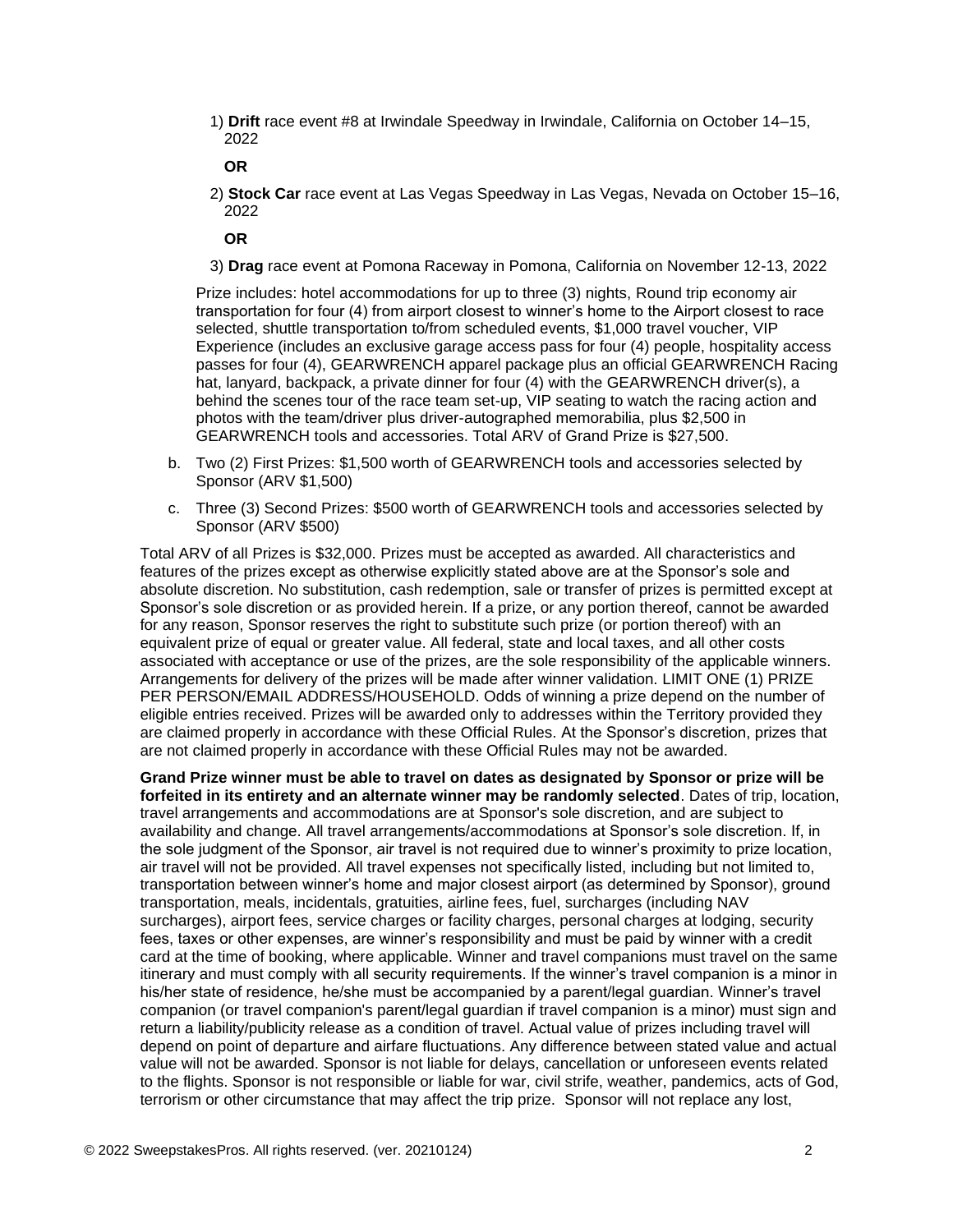mutilated, or stolen tickets, travel vouchers or certificates. Winner is responsible for procuring adequate documentation for travel, if required, or personal travel insurance prior to departure, if desired.

- 6. **Entrant Verification**: In the event of a dispute regarding the identity of the person submitting an entry, the entry will be declared made by the person in whose name the entry was made. The Promotion Administrator reserves the right to require proof of identity and/or eligibility (in a form acceptable to the Promotion Administrator – including, without limitation, government issued photo identification) for any reason the Promotion Administrator deems necessary, in its sole discretion, for the purposes of administering this Promotion in accordance with these Official Rules. Failure to provide such proof to the complete satisfaction of the Promotion Administrator within the timeline specified by the Promotion Administrator may result in disqualification by the Promotion Administrator, in its sole discretion.
- 7. **Disqualification**: Entries which are incomplete, incorrect, incomprehensible, not received, or do not otherwise comply with these Official Rules (as determined by the Promotion Administrator in its sole and absolute discretion) will be void and will not be entered into the Promotion's prize drawing. Entries made by facsimile, overnight courier, automated means, any entry service, or in any other manner not specifically allowed under these Official Rules will not be entered into the Promotion and may result in disqualification of the entries and the responsible entrant(s). Promotion Administrator reserves the right, in its sole and absolute discretion, to disqualify any individual who tampers with or attempts to tamper with the entry process or who acts in a disruptive or unfair manner.
- 8. **Notification & Validation of Winners**: Potential winners will each be contacted by telephone, email, regular mail or overnight mail, and may be required to complete, sign and return an affidavit or declaration of eligibility, a liability release, tax forms, and where lawful, a publicity release within a stated amount of time. The return of any notification as undeliverable or failure to respond to notices or return any required documents or information in a timely manner or a determination that a potential winner is ineligible or not in compliance with these Official Rules, as determined by the Promotion Administrator, in its sole and absolute discretion, may result in disqualification of the winner and forfeiture of the corresponding prize, and the choosing of an alternate winner in a random drawing from among the remaining eligible entries.
- 9. **Limitations**: To the fullest extent permitted by applicable law, Promotion Parties are not responsible for: (i) electronic or digital transmissions, entries or mail that are lost, late, stolen, incomplete, illegible, damaged, garbled, destroyed, misdirected, non-delivered, or not received by Sponsor or Promotion Administrator for any reason; (ii) mail that is received postage-due; (iii) any problems or technical malfunctions, errors, omissions, interruptions, deletions, defects, delays in operation or transmission, communication failures (including but not limited to failures or malfunctions of phone lines, mail delivery service, telephone systems or other communications systems), destruction of or unauthorized access to, or alteration of, entries, or for printing, distribution or production errors; (iv) failed or unavailable hardware, network, software or telephone transmissions; (v) damage to entrants' or any person's computer; (vi) causes beyond Promotion Parties' reasonable control that jeopardize the administration, security, fairness, integrity or proper conduct of this Promotion; (vii) incorrect or inaccurate entry information whether caused by entrants or by any of the equipment or programming associated with or utilized in the Promotion; (viii) any typographical or other error in the printing or advertising related to the Promotion, in the administration or execution of the Promotion, or in the announcement/notification of prize winners; (ix) any human, or other error, which may occur in the promotion or administration of this Promotion; or (x) cheating or fraud by any participant.
- 10. **Modification, Suspension and Termination**: If for any reason this Promotion cannot be executed as planned, including but not limited to infection by virus, bugs, tampering, unauthorized intervention, fraud, technical failures, legal mandate, or any other causes beyond the control of Sponsor or Promotion Administrator that corrupt or affect the security, administration, integrity, fairness or proper conduct of this Promotion, or if this Promotion is compromised or becomes corrupted in any way, electronically or otherwise, Promotion Administrator reserves the right, in its sole discretion, to void suspect entries/entrants and/modify, suspend and/or terminate this Promotion. If the Promotion is terminated before the stated end date of the Promotion Period, the Promotion Administrator may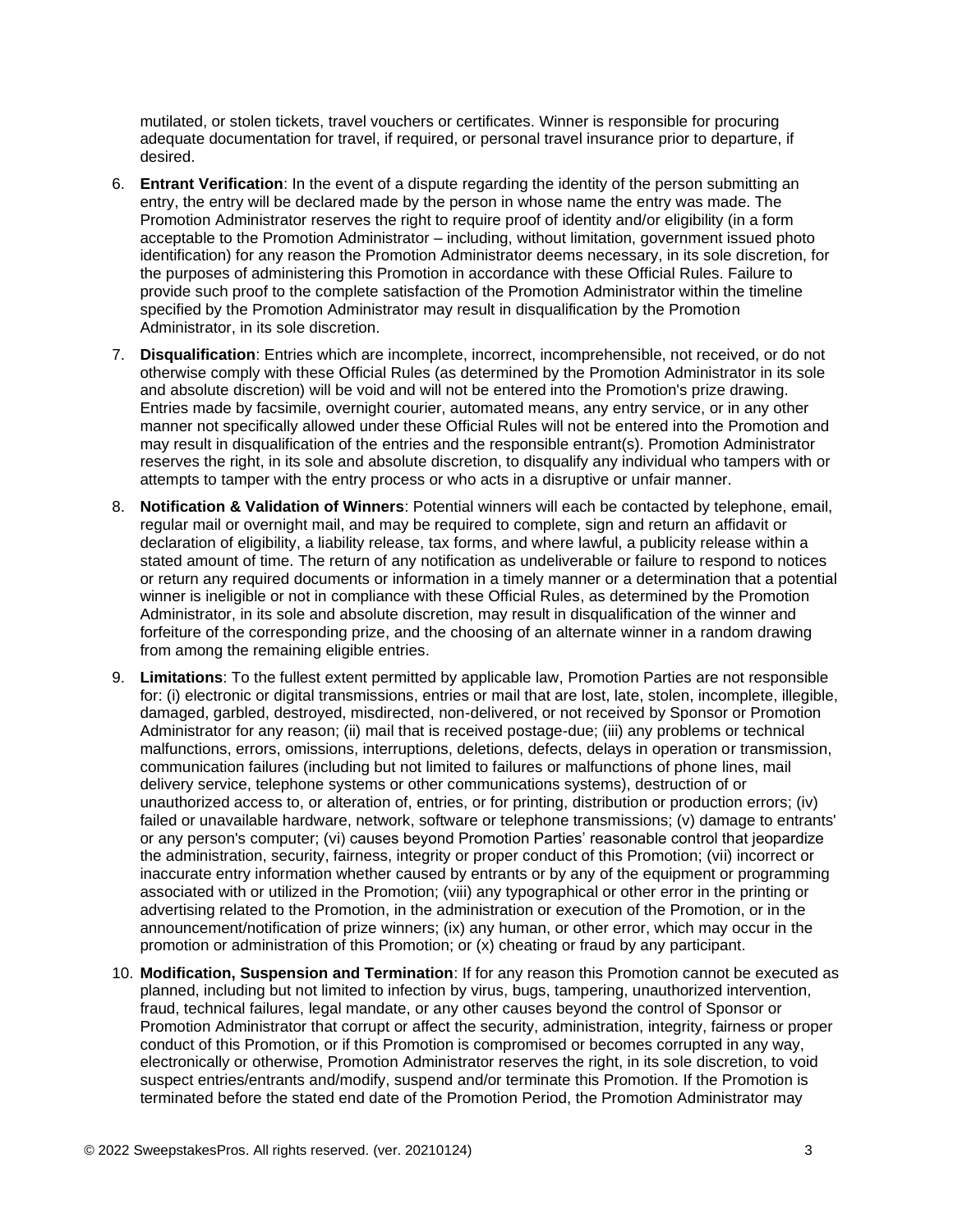select the winners in a random drawing from among all applicable eligible, non-suspect entries received as of the time/date of termination. Thereafter, Sponsor reserves the right to accept no further entries and award no further prizes.

- 11. **Releases**: By participating in this Promotion, agree (and agree to confirm in writing): (a) to the maximum extent permitted by law, that all causes of action arising out of or connected with this Promotion, or any prize awarded, shall be resolved individually, without resort to any form of class action; (b) to release, defend, indemnify and hold harmless Promotion Parties and their respective successors and assigns from and against any liability, loss, claim or cause of action, including, but not limited to, injury, death or damages arising out of participation in this Promotion or the acceptance, possession, use or misuse of any prize received in this Promotion or the use of any photo, video or entry; and (c) to waive all rights to claim punitive, indirect, incidental and consequential damages, attorneys' fees, court costs, or any damages other than actual out-of-pocket costs incurred to enter, and any and all rights to have damages multiplied or otherwise increased. SOME JURISDICTIONS DO NOT ALLOW THE LIMITATIONS OR EXCLUSION OF LIABILITY FOR INCIDENTAL OR CONSEQUENTIAL DAMAGES, SO APPLICABLE PORTIONS OF THE ABOVE MAY NOT APPLY TO YOU.
- 12. **Publicity**: Except where prohibited, participation in the Promotion constitutes each entrant's permission for the Sponsor and its agencies to use entrants' names, photographs, videos, voices and/or any other likenesses for purposes of advertising and publicity in all media now known or hereinafter invented without territorial or time limitations and without compensation or notice.
- 13. **Privacy**: The personal information collected through this Promotion is subject to Sponsor's Privacy Policy located at

[http://www.apextoolgroup.com/WebShareNFS/drupal/files/Apex\\_Tool\\_Group\\_Privacy\\_Policy.pdf,](http://www.apextoolgroup.com/WebShareNFS/drupal/files/Apex_Tool_Group_Privacy_Policy.pdf) By entering this Promotion, each entrant agrees that the Sponsor, its agents and/or representatives (including the Promotion Administrator) may store, share and use the personal information he/she submitted with his/her entry for the purpose of administering the Promotion and agrees to the collection, use and disclosure of his/her personal information as described in these Official Rules, in the above Privacy Policy and as permitted by law.

- 14. **Choice of Law, Jurisdiction and Notice**: All issues and questions concerning the construction, validity, interpretation, and enforceability of these Official Rules, or the rights and obligations of the entrant and Sponsor in connection with the Promotion, shall be governed by, and construed in accordance with, the laws of the State of California, without giving effect to any choice of law or conflict of law rules (whether of the State of California or any other jurisdiction), which would cause the application of the laws of any jurisdiction other than the State of California. By entering, entrants irrevocably consent to the exclusive jurisdiction of the federal and state courts located within the county of Santa Clara, California for any action, suit or proceeding arising out of or relating to this Promotion. These Official Rules are protected by U.S. and International copyright laws. Reproduction and distribution of these Official Rules without written permission from the Promotion Administrator is prohibited. Copr. 2022 Promotion Administrator.
- 15. **Severability & Conflicts**: The invalidity or unenforceability of any provision of these Official Rules shall not affect the validity or enforceability of any other provision. In the event that any provision is determined to be invalid or otherwise unenforceable or illegal, these Official Rules shall otherwise remain in effect and shall be construed in accordance with their terms as if the invalid or illegal provision were not contained herein. In the event there is a discrepancy or inconsistency between disclosures or other statements contained in any Promotion-related materials or made by any representative of Sponsor or Promotion Administrator, and the terms and conditions of these Official Rules, these Official Rules shall prevail, govern and control.
- 16. **Winners' List**: To view the winners' list for this Promotion, please visit [certified.promotrust.com/ApexTools/GEARWRENCHampionSweepstakes/Winners.](https://certified.promotrust.com/ApexTools/GEARWRENCHampionSweepstakes/Winners) The winners' list will be available after winner validation has been completed.
- 17. **Third Party Rights**: All trademarks used herein are the property of their respective owners. Manufacturers of the prizes offered in this Promotion do not sponsor or endorse this Promotion and